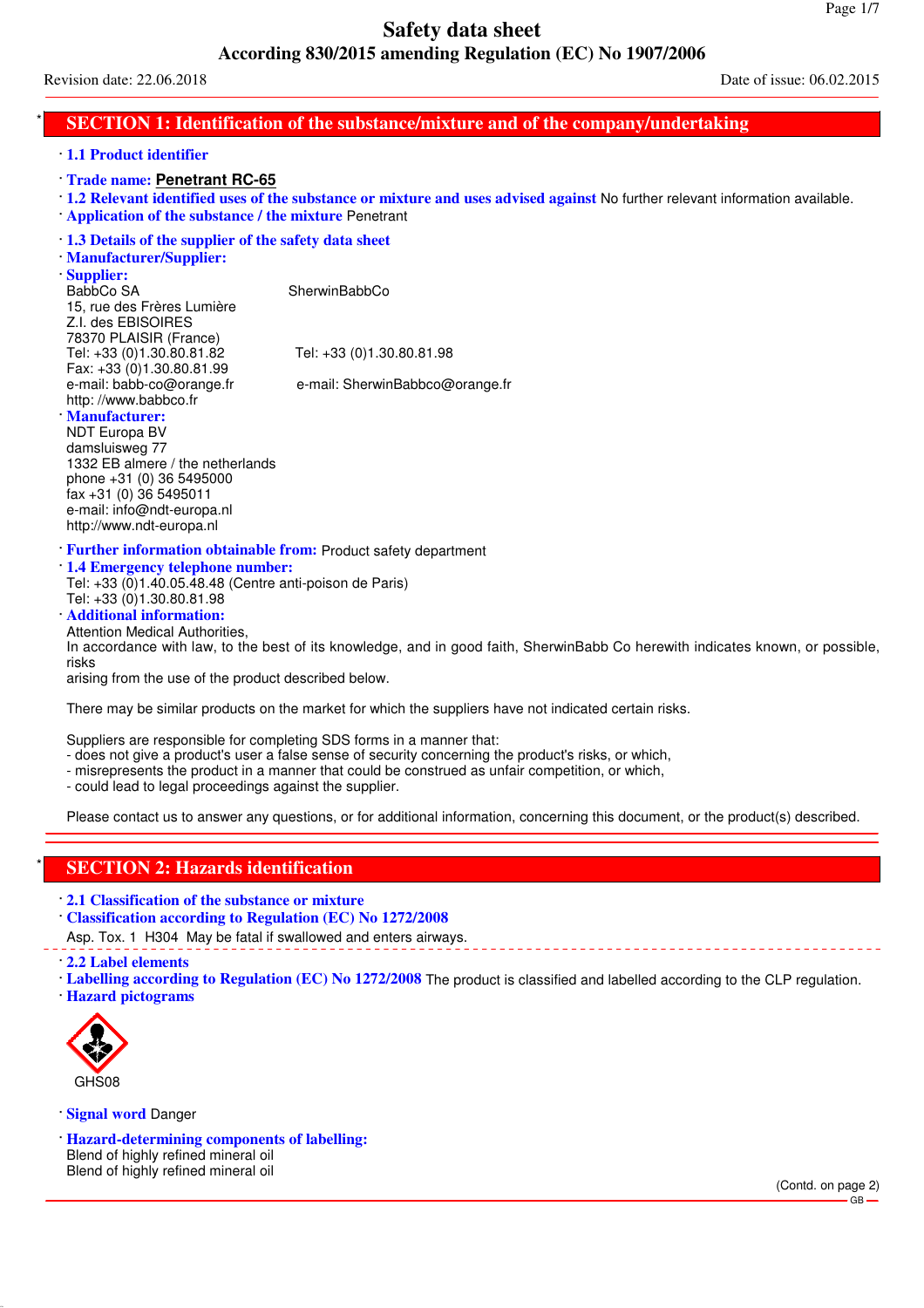Revision date: 22.06.2018 Date of issue: 06.02.2015

#### **Trade name: Penetrant RC-65**

(Contd. of page 1)

· **Hazard statements**

- H304 May be fatal if swallowed and enters airways.
- · **Precautionary statements**

P301+P310 IF SWALLOWED: Immediately call a doctor.<br>P331 Do NOT induce vomiting.

- P331 Do NOT induce vomiting.<br>P405 Store locked up.
- P405 Store locked up.<br>P501 Dispose of conte
- Dispose of contents/container in accordance with local regulations.
- · **Additional information:**
- EUH066 Repeated exposure may cause skin dryness or cracking.
- · **2.3 Other hazards** See Chapters 3 and 15 for details.
- · **Results of PBT and vPvB assessment**
- · **PBT:** Not applicable.
- · **vPvB:** Not applicable.

# \* **SECTION 3: Composition/information on ingredients**

- · **3.2 Chemical characterisation: Mixtures**
- · **Description:** Mixture of substances listed below with nonhazardous additions.

| Dangerous components:                                                |                                     |                                                            |        |
|----------------------------------------------------------------------|-------------------------------------|------------------------------------------------------------|--------|
| CAS: 28553-12-0<br>EINECS: 249-079-5                                 | diisononyl phthalate                | substance with a Community workplace exposure limit 25-50% |        |
| Reg.nr.: 01-2119430798-28                                            |                                     |                                                            |        |
| CAS: 64742-47-8<br>EC number: 918-973-3<br>Reg.nr.: 01-2119458871-30 | Blend of highly refined mineral oil | <b>♦ Asp. Tox. 1, H304</b>                                 | 10-25% |
| CAS: 64742-55-8<br>EC number: 920-114-2<br>Reg.nr.: 01-2119977122-39 | Blend of highly refined mineral oil | $\diamond$ Asp. Tox. 1, H304                               | 10-25% |

#### · **Additional information:**

64742-55-8 Blend of highly refined mineral oil: Note L is applicable for this product:

The classification as a carcinogen need not apply, because the substance contains less than 3 % DMSO extract as measured by IP 346.

For the wording of the listed hazard phrases refer to section 16.

### **SECTION 4: First aid measures**

- · **4.1 Description of first aid measures**
- · **After inhalation:** Supply fresh air; consult doctor in case of complaints.
- · **After skin contact:** Immediately wash with water and soap and rinse thoroughly.
- Remove contaminated clothing.
- · **After eye contact:** Rinse opened eye for several minutes under running water.
- · **After swallowing:** Do not induce vomiting; call for medical help immediately.
- · **4.2 Most important symptoms and effects, both acute and delayed** No further relevant information available.
- · **4.3 Indication of any immediate medical attention and special treatment needed** No further relevant information available.

# **SECTION 5: Firefighting measures**

- · **5.1 Extinguishing media**
- · **Suitable extinguishing agents:** Water haze
- Foam

ABC powder

- · **For safety reasons unsuitable extinguishing agents:** Water spray
- · **5.2 Special hazards arising from the substance or mixture** Carbon monoxide and carbon dioxide
- · **5.3 Advice for firefighters**
- · **Special protective equipment for fire-fighters:**

Wear self-contained respiratory protective device.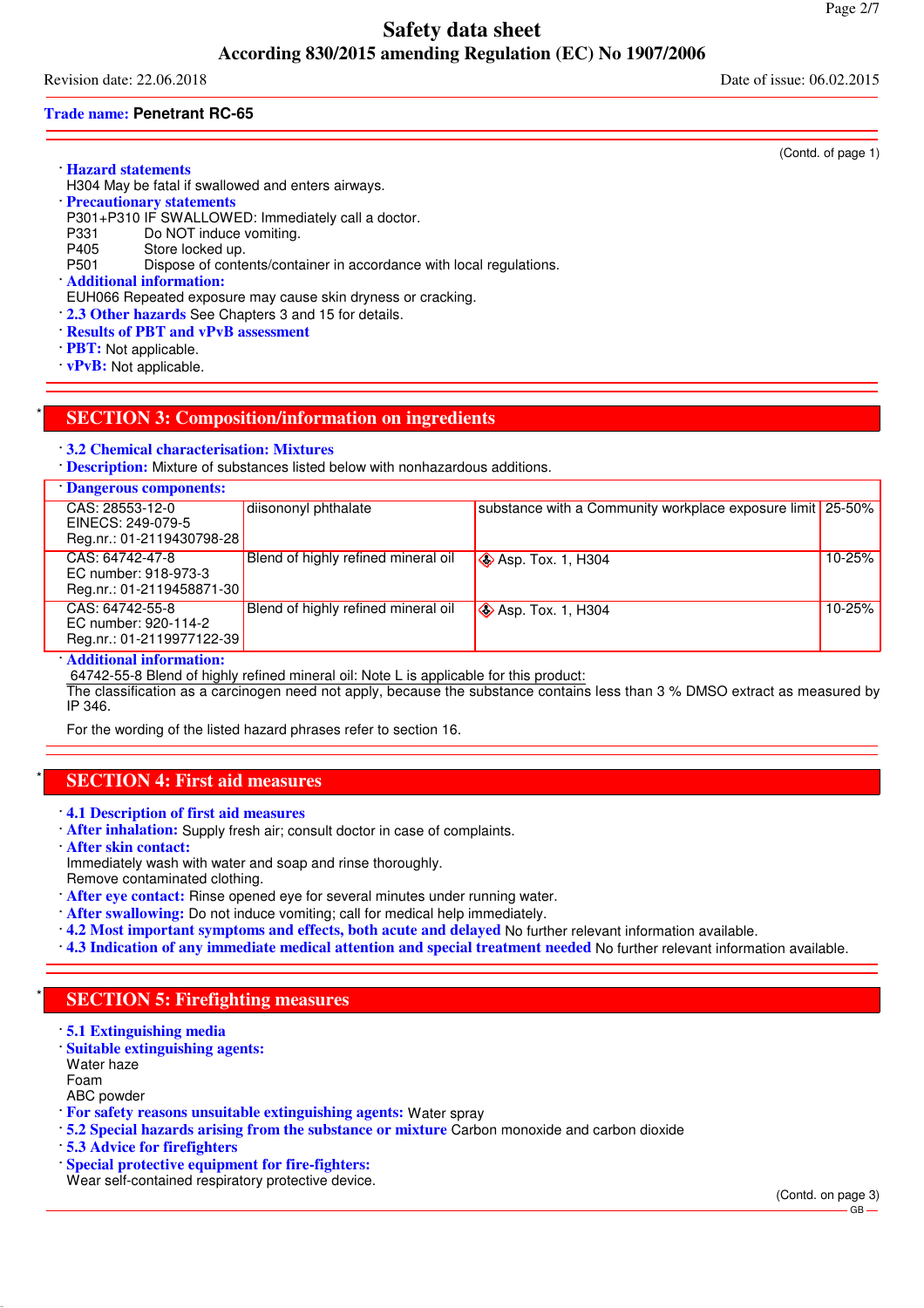Revision date: 22.06.2018 Date of issue: 06.02.2015

#### **Trade name: Penetrant RC-65**

Wear fully protective suit.

(Contd. of page 2)

### **SECTION 6: Accidental release measures**

- · **6.1 Personal precautions, protective equipment and emergency procedures** Wear protective equipment. Keep unprotected persons away. Ensure adequate ventilation
- · **6.2 Environmental precautions:** Do not allow to enter sewers/ surface or ground water.
- · **6.3 Methods and material for containment and cleaning up:**
- Absorb with liquid-binding material (sand, diatomite, acid binders, universal binders, sawdust).
- Dispose contaminated material as waste according to item 13.
- · **6.4 Reference to other sections** No dangerous substances are released.
- See Section 7 for information on safe handling.
- See Section 8 for information on personal protection equipment.
- See Section 13 for disposal information.

# **SECTION 7: Handling and storage**

· **7.1 Precautions for safe handling** No special precautions are necessary if used correctly.

- · **Information about fire and explosion protection:** No special measures required.
- · **7.2 Conditions for safe storage, including any incompatibilities**
- · **Storage:**
- · **Requirements to be met by storerooms and receptacles:** No special requirements.
- · **Information about storage in one common storage facility:** Not required.
- · **Further information about storage conditions:** None.
- · **7.3 Specific end use(s)** No further relevant information available.

# **SECTION 8: Exposure controls/personal protection**

- · **Additional information about design of technical facilities:** No further data; see item 7.
- · **8.1 Control parameters**
- · **Ingredients with limit values that require monitoring at the workplace:**
- **28553-12-0 diisononyl phthalate**
- WEL Long-term value: 5 mg/m<sup>3</sup>
- · **Additional information:** The lists valid during the making were used as basis.
- · **8.2 Exposure controls**
- · **Personal protective equipment:**
- · **General protective and hygienic measures:** Keep away from foodstuffs, beverages and feed. Wash hands before breaks and at the end of work.
- · **Respiratory protection:**
- Respiratory protection:
- When using a liquid based on organic compound:
- Recommended for organic vapour (type A)
- When using a dry powder:
- Recommended for particulate filters (type P)
- · **Protection of hands:**



The glove material has to be impermeable and resistant to the product/ the substance/ the preparation.

Selection of the glove material on consideration of the penetration times, rates of diffusion and the degradation

· **Material of gloves** Natural rubber, NR

**Penetration time of glove material** 

The exact break trough time has to be found out by the manufacturer of the protective gloves and has to be observed.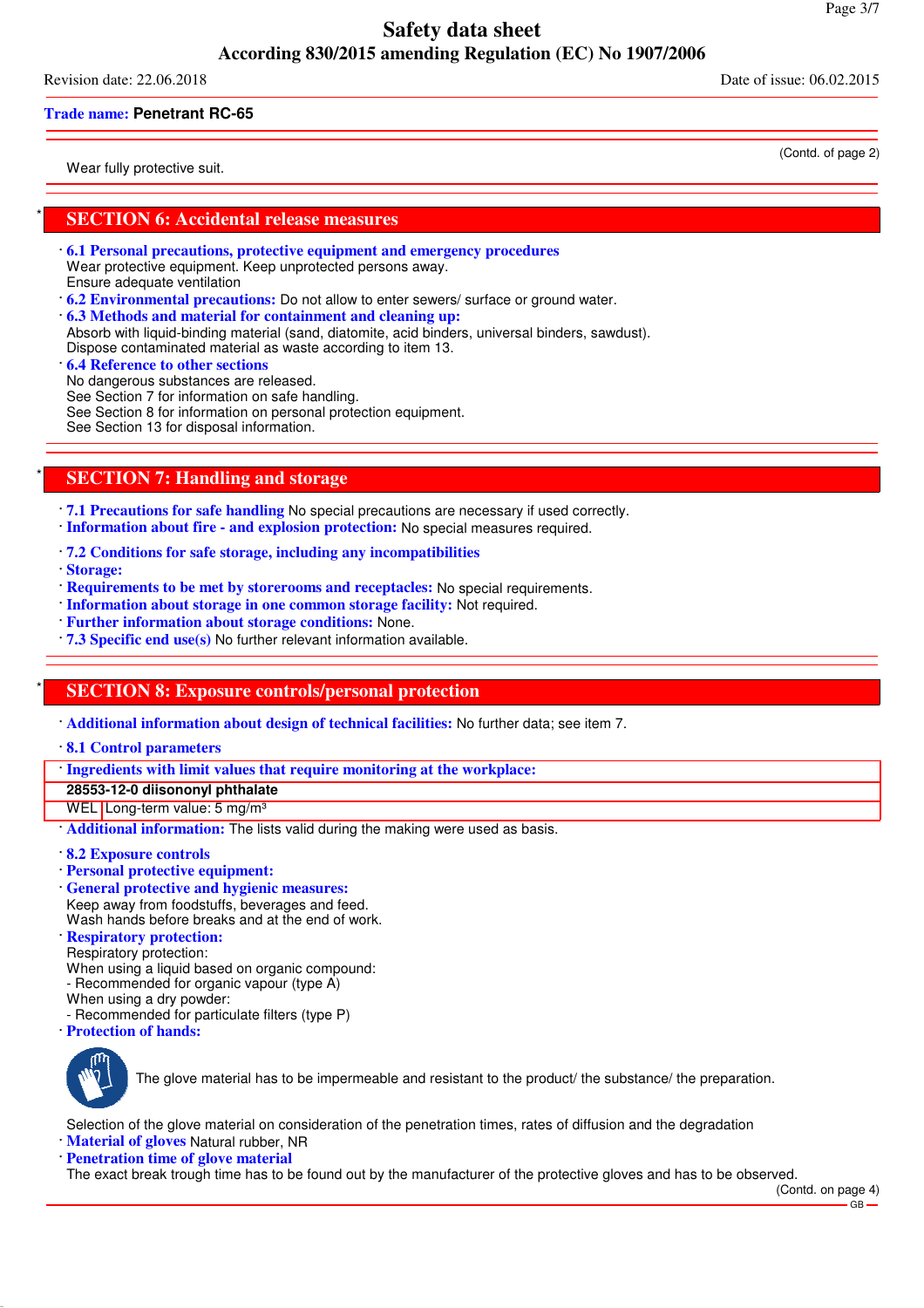Revision date: 22.06.2018 Date of issue: 06.02.2015

**Trade name: Penetrant RC-65**

· **Eye protection:**



Safety glasses

· **Body protection:** Use protective suit.

# **SECTION 9: Physical and chemical properties**

| 9.1 Information on basic physical and chemical properties<br><b>General Information</b><br>Appearance:                                       |                                                                  |
|----------------------------------------------------------------------------------------------------------------------------------------------|------------------------------------------------------------------|
| Form:<br><b>Colour:</b><br><b>Odour:</b><br><b>Odour threshold:</b>                                                                          | Fluid<br>Yellow fluorescent<br>Characteristic<br>Not determined. |
| pH-value:                                                                                                                                    | Not determined.                                                  |
| <b>Change in condition</b><br><b>Melting point/freezing point:</b><br>Initial boiling point and boiling range: 240 °C<br><b>Flash point:</b> | Undetermined.<br>> 93 °C (ASTM D-93)                             |
| <b>Flammability (solid, gas):</b>                                                                                                            | Not applicable.                                                  |
| Auto-ignition temperature:                                                                                                                   | $>230$ °C                                                        |
| Decomposition temperature:                                                                                                                   | Not determined.                                                  |
| <b>Auto-ignition temperature:</b>                                                                                                            | Product is not selfigniting.                                     |
| <b>Explosive properties:</b>                                                                                                                 | Product does not present an explosion hazard.                    |
| <b>Explosion limits:</b><br>Lower:<br><b>Upper:</b>                                                                                          | $0.1$ Vol %<br>7 Vol %                                           |
| Vapour pressure at 20 °C:                                                                                                                    | 2 <sub>hPa</sub>                                                 |
| Density at $20^{\circ}$ C:<br><b>Relative density</b>                                                                                        | 0.916 g/cm <sup>3</sup> (ASTM D-1298)<br>Not determined.         |
| Vapour density                                                                                                                               | Not determined.                                                  |
| <b>Evaporation rate</b>                                                                                                                      | Not determined.                                                  |
| Solubility in / Miscibility with<br>water:                                                                                                   | Not miscible or difficult to mix.                                |
| · Partition coefficient: n-octanol/water:                                                                                                    | Not determined.                                                  |
| Viscosity:<br><b>Dynamic:</b><br><b>Kinematic at 40 °C:</b>                                                                                  | Not determined.<br>6.7 mm <sup>2</sup> /s (ASTM D-445)           |
| Solvent content:<br><b>Organic solvents:</b><br><b>VOC (1999/13/EG)</b><br>9.2 Other information                                             | 43.0%<br>0.00%<br>No further relevant information available.     |

# **SECTION 10: Stability and reactivity**

· **10.1 Reactivity** No further relevant information available.

· **10.2 Chemical stability**

· **Thermal decomposition / conditions to be avoided:** No decomposition if used according to specifications.

(Contd. of page 3)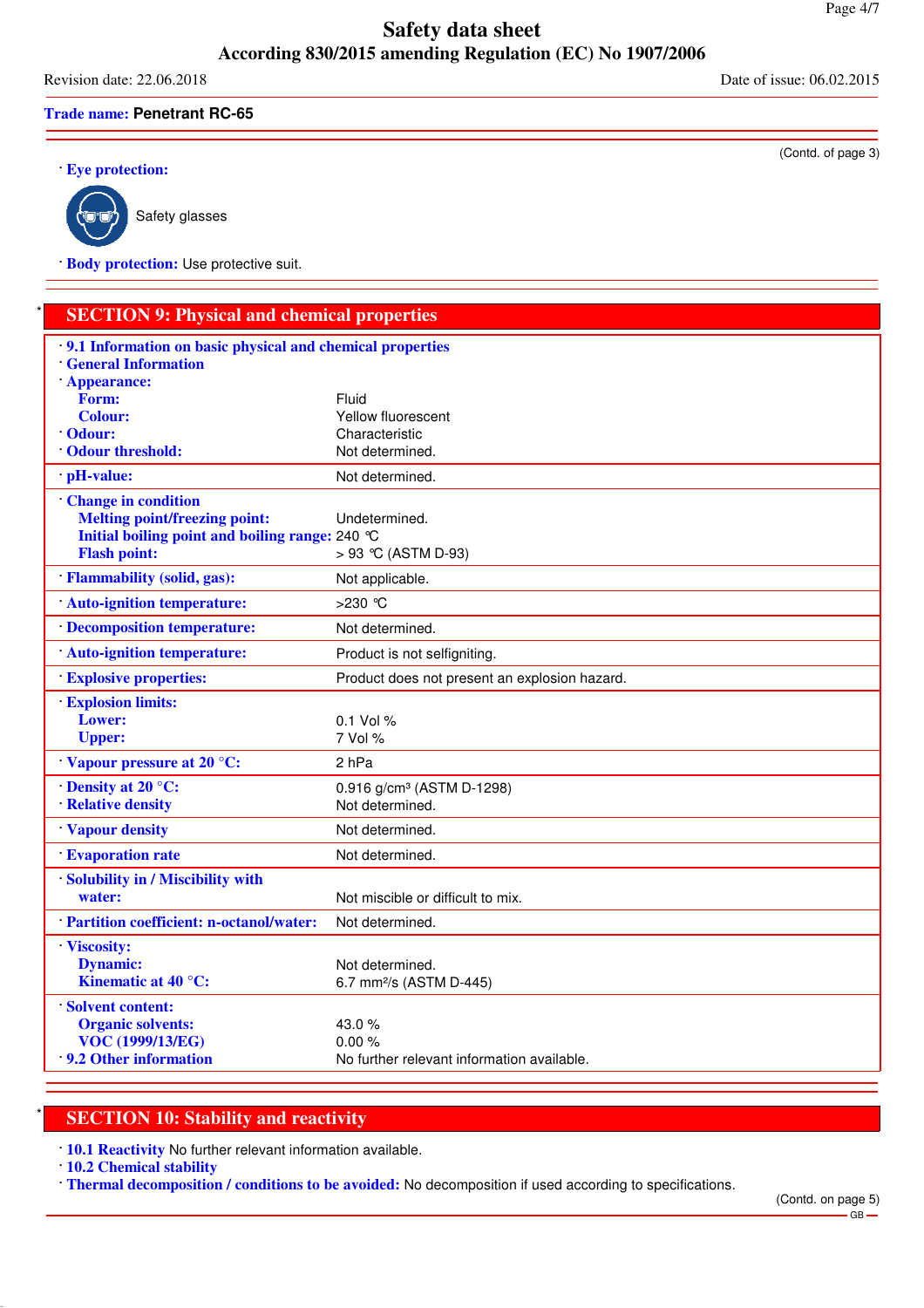Revision date: 22.06.2018 Date of issue: 06.02.2015

#### **Trade name: Penetrant RC-65**

- · **10.3 Possibility of hazardous reactions** No dangerous reactions known.
- · **10.4 Conditions to avoid** No further relevant information available.
- · **10.5 Incompatible materials:** No further relevant information available.
- · **10.6 Hazardous decomposition products:** No dangerous decomposition products known.

### **SECTION 11: Toxicological information**

- · **11.1 Information on toxicological effects**
- · **Acute toxicity** Information on hazardous ingredients
- · **Primary irritant effect:**
- · **Skin corrosion/irritation** repeated exposure may cause skin dryness or cracking
- · **Serious eye damage/irritation** Based on available data, the classification criteria are not met.
- · **Respiratory or skin sensitisation** Based on available data, the classification criteria are not met.
- · **CMR effects (carcinogenity, mutagenicity and toxicity for reproduction)**
- · **Germ cell mutagenicity** Based on available data, the classification criteria are not met.
- · **Carcinogenicity** Based on available data, the classification criteria are not met.
- · **Reproductive toxicity** Based on available data, the classification criteria are not met.
- · **STOT-single exposure** Based on available data, the classification criteria are not met.
- · **STOT-repeated exposure** Based on available data, the classification criteria are not met.
- · **Aspiration hazard**

May be fatal if swallowed and enters airways.

# **SECTION 12: Ecological information**

- · **12.1 Toxicity**
- · **Aquatic toxicity:**
- Information on hazardous ingredients

**64742-47-8 Blend of highly refined mineral oil**

LC50/ 96 h | > 1,000 mg/l (Fish)

EC50/ 48 h  $\ge$ 1,000 mg/l (daphnia)

IC50 /72 h >1,000 mg/l (Algea)

- · **12.2 Persistence and degradability** No further relevant information available.
- · **12.3 Bioaccumulative potential** No further relevant information available.
- · **12.4 Mobility in soil** No further relevant information available.
- · **Additional ecological information:**
- · **General notes:**

Water hazard class 2 (German Regulation) (Self-assessment): hazardous for water Do not allow product to reach ground water, water course or sewage system.

- Danger to drinking water if even small quantities leak into the ground.
- · **12.5 Results of PBT and vPvB assessment**
- · **PBT:** Not applicable.
- · **vPvB:** Not applicable.
- · **12.6 Other adverse effects** No further relevant information available.

# **SECTION 13: Disposal considerations**

- · **13.1 Waste treatment methods**
- · **Recommendation**

Must not be disposed together with household garbage. Do not allow product to reach sewage system.

- Waste/ unused products
- Collect all waste in suitable and labelled containers and dispose according to local legislation.
- · **European waste catalogue** 07 07 04

(Contd. on page 6) GB

(Contd. of page 4)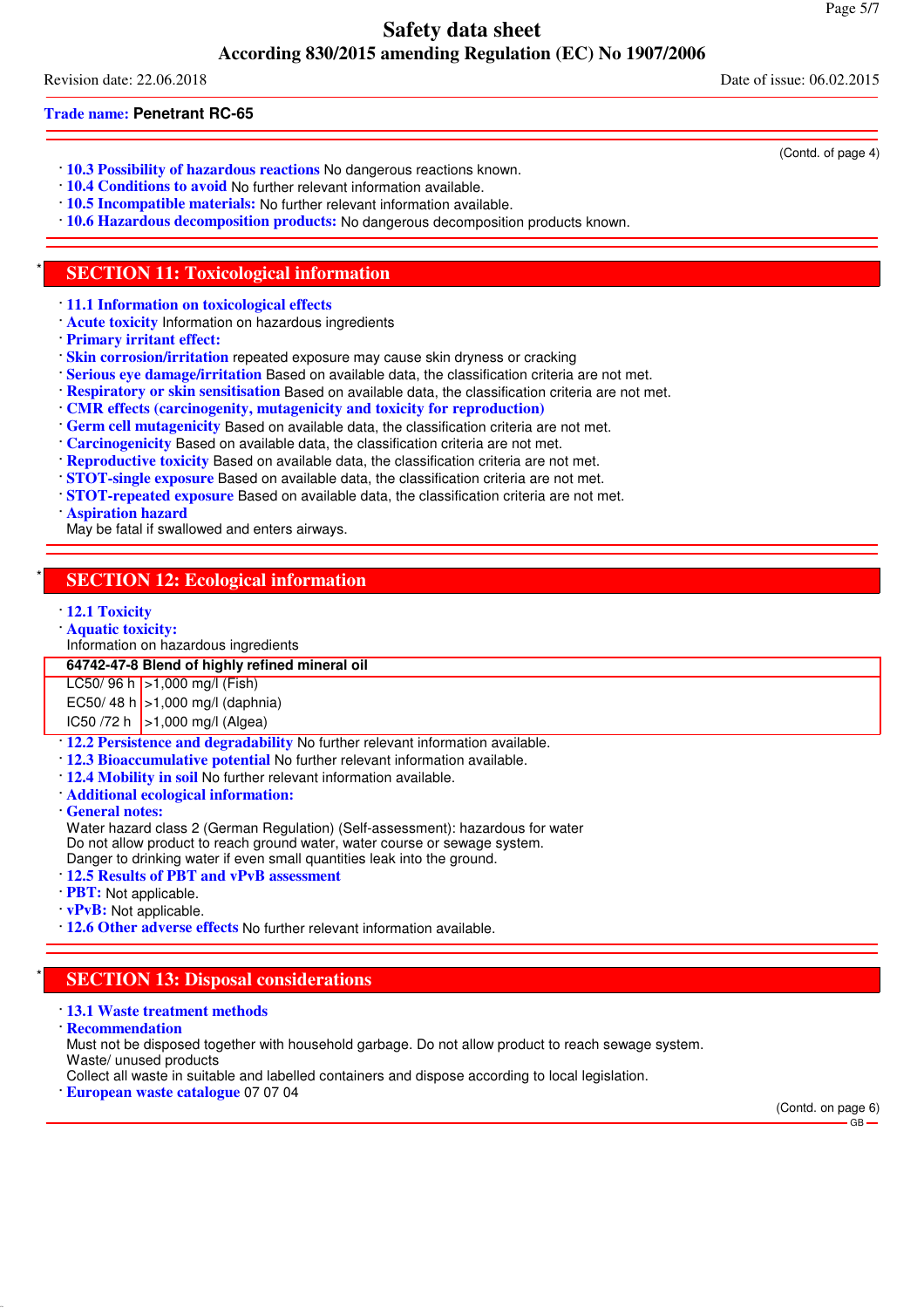Revision date: 22.06.2018 Date of issue: 06.02.2015

**Trade name: Penetrant RC-65**

· **Uncleaned packaging:**

· **Recommendation:**

Waste / used products

Waste products and empty packages dispose of in accordance with local regulations.

| <b>SECTION 14: Transport information</b>                                   |                                                      |
|----------------------------------------------------------------------------|------------------------------------------------------|
| 14.1 UN-Number<br>ADR, IMDG, IATA                                          | not applicable                                       |
| 14.2 UN proper shipping name<br><b>ADR, IMDG, IATA</b>                     | not applicable                                       |
| 14.3 Transport hazard class(es)                                            |                                                      |
| ADR, IMDG, IATA<br><b>Class</b>                                            | not applicable                                       |
| 14.4 Packing group<br>ADR, IMDG, IATA                                      | not applicable                                       |
| 14.5 Environmental hazards:<br><b>Marine pollutant:</b>                    | <b>No</b>                                            |
| 14.6 Special precautions for user                                          | Not applicable.                                      |
| 14.7 Transport in bulk according to Annex II of Marpol and<br>the IBC Code | Not applicable.                                      |
| Transport/Additional information:                                          | Not dangerous according to the above specifications. |
| <b>UN</b> "Model Regulation":                                              | not applicable                                       |

# **SECTION 15: Regulatory information**

· **15.1 Safety, health and environmental regulations/legislation specific for the substance or mixture**

· **Section 355 (extremely hazardous substances):**

None of the ingredients is listed.

· **Directive 2012/18/EU**

· **Named dangerous substances - ANNEX I** None of the ingredients is listed.

· **REGULATION (EC) No 1907/2006 ANNEX XVII** Conditions of restriction: 3, 52a

· **Waterhazard class:** Water hazard class 2 (Self-assessment): hazardous for water.

· **15.2 Chemical safety assessment:** A Chemical Safety Assessment has not been carried out.

# **SECTION 16: Other information**

To the best of our knowledge, the information contained herein is accurate. However, neither the above named supplier nor any of its subsidiaries assumes any liability whatsoever for the accuracy or completeness of the information contained herein. Final determination of suitability of any material is the sole responsibility of the user. All materials may present unknown hazards and should be used with caution. Although certain hazards are described herein, we cannot guarantee that these are the only hazards that exist.

European regulation (REACH) requires that in paragraph 16 all H sentences dealing with raw materials appearing in paragraph 2 and 3 be written. This regulation states which sentences will finally be written on labels (paragraph 3) depending on the respective concentration of every raw material in the preparation. That's why some or all of the sentences or signs shows in paragraph 16 may not be written on the label. BabbCo complies with the law. Any MSDS with the H sentences of the raw material not shown in the paragraph 16 does not comply with regulation.

· **Relevant phrases**

H304 May be fatal if swallowed and enters airways.

· **Prepared by** NDT Europa BV

(Contd. of page 5)